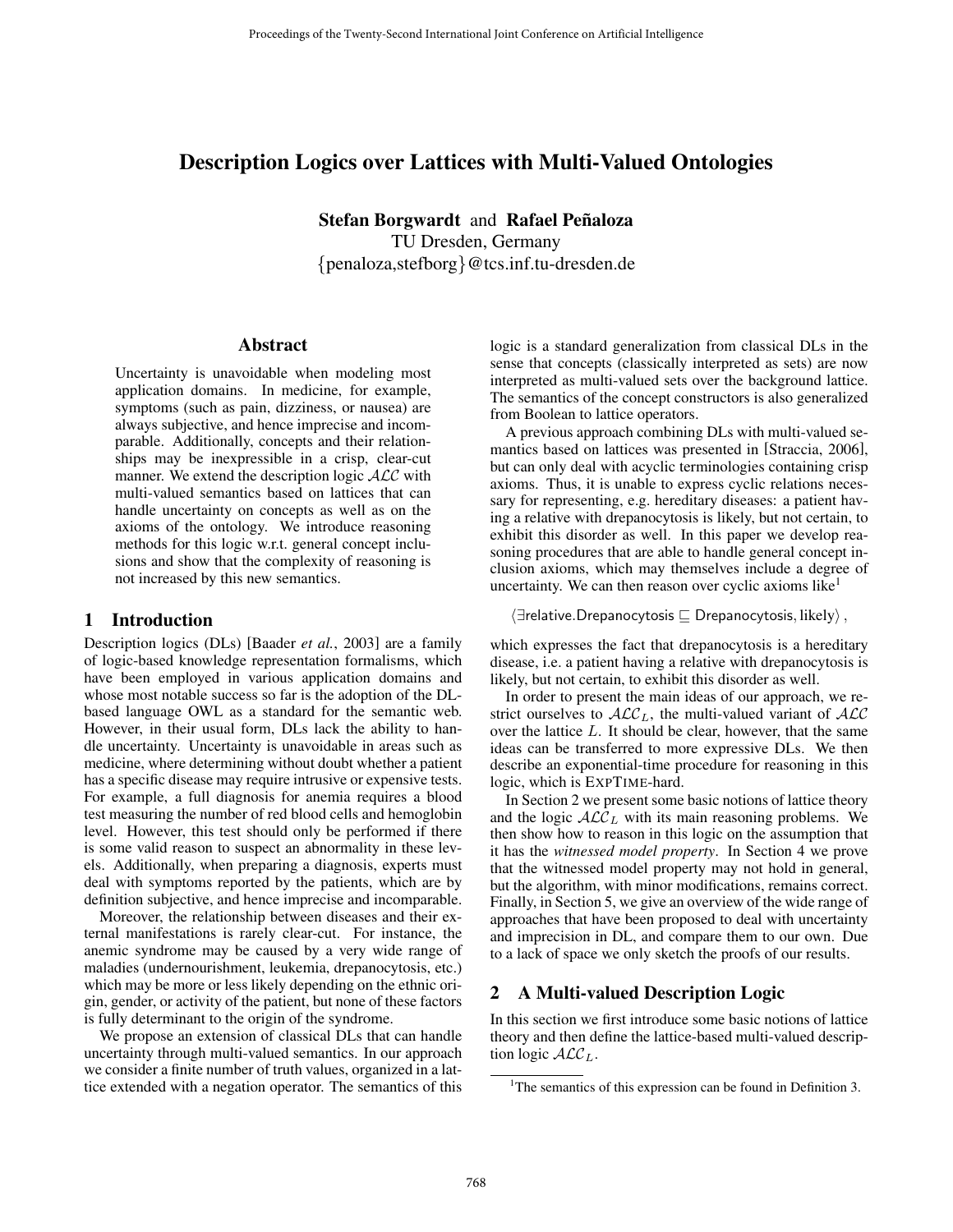

Figure 1: The De Morgan lattice  $L_3$ .

#### 2.1 Lattices

A *lattice* is an algebraic structure  $(L, \oplus, \otimes)$  consisting of a *carrier* set L and two binary operations *supremum* ⊕ and *infimum* ⊗ that are commutative and associative, and satisfy the absorption laws  $\ell \oplus (\ell \otimes m) = \ell = \ell \otimes (\ell \oplus m)$  for all  $\ell, m \in L^2$  The order  $\leq$  on L is defined by  $\ell \leq m$  iff  $\ell \otimes m = \ell$  for all  $\ell, m \in L$ . A lattice is called *distributive* if  $\oplus$  and  $\otimes$  distribute over each other, *finite* if L is finite, and *bounded* if it has a *minimum* and a *maximum* element, denoted as **0** and **1**, respectively. Every finite lattice is also bounded. In a finite lattice, we may use the notation  $bigoplus_{t \in T} t$  $(\bigotimes_{t \in T} t)$  for the supremum (infimum) of a set  $T \subseteq L$ . When-<br>we still also found the sentent we will almost use the service ever it is clear from the context, we will simply use the carrier set L to represent the lattice  $(L, \oplus, \otimes)$ .

A *De Morgan lattice* is a bounded distributive lattice extended with an involutive unary operation  $\ominus$ , called *negation*, that satisfies De Morgan's laws  $\ominus(\ell \oplus m) = \ominus \ell \otimes \ominus m$  and  $\ominus(\ell \otimes m) = \ominus \ell \oplus \ominus m$  for all  $\ell, m \in L$ . The negation is an anti-monotone bijection on the lattice. Figure 1 shows a simple De Morgan lattice.

The operators of a De Morgan lattice can be seen as the natural generalization of the logical operators ∨, ∧, and ¬. Based on this intuition, we define the *implication* of two elements in the lattice as  $\ell \Rightarrow m := \bigoplus \ell \oplus m$ .

For the rest of this paper, we assume that  $L$  is an arbitrary, but fixed, finite De Morgan lattice. The elements of this lattice will describe the certainty of assertions. For instance, one could use values in a total order (e.g. *unlikely*, *likely*, *very likely*, *sure*) or use several dimensions to express incomparable values of uncertainty (e.g. subjective measurements made by different sources).

#### 2.2 Multi-valued ALC

The multi-valued description logic  $\mathcal{ALC}_L$  is a generalization of the crisp DL  $ALC$  that allows the use of the elements of a De Morgan lattice as truth values, instead of just the Boolean values *true* and *false*. The syntax of concept descriptions in  $\mathcal{ALC}_L$  is the same as in  $\mathcal{ALC}$ .

**Definition 1 (syntax of**  $ALC<sub>L</sub>$ **).** Let N<sub>C</sub> and N<sub>R</sub> be two disjoint sets of *concept names* and *role names*, respectively. ALC<sup>L</sup> *concept descriptions* are built through the following syntactic rule:

$$
C ::= A \mid C_1 \sqcap C_2 \mid C_1 \sqcup C_2 \mid \neg C \mid \exists r.C \mid \forall r.C \mid \top \mid \bot
$$

where  $A \in N_c$ ,  $r \in N_R$ , and  $C, C_1, C_2$  are  $\mathcal{ALC}_L$  concept descriptions.

The semantics of this logic is given by an interpretation function that not simply describes whether an element of the domain belongs to a concept, but gives a lattice value describing the certainty with which the element satisfies this concept; in other words, the semantics is based on multi-valued sets.

**Definition 2** (semantics of  $ALC<sub>L</sub>$ ). An *interpretation* is a pair  $\mathcal{I} = (\Delta^{\mathcal{I}}, \cdot^{\mathcal{I}})$  where  $\Delta^{\mathcal{I}}$  is a non-empty *domain* and  $\cdot^{\mathcal{I}}$ is a function that assigns to every concept name A and every role name r functions  $A^{\mathcal{I}} : \Delta^{\mathcal{I}} \to L$  and  $r^{\mathcal{I}} : \Delta^{\mathcal{I}} \times \Delta^{\mathcal{I}} \to L$ , respectively. The function  $\cdot^{\mathcal{I}}$  is extended to  $\mathcal{ALC}_L$  concept descriptions as follows:

- $(C \sqcap D)^{\mathcal{I}}(x) = C^{\mathcal{I}}(x) \otimes D^{\mathcal{I}}(x)$ ,
- $(C \sqcup D)^{\mathcal{I}}(x) = C^{\mathcal{I}}(x) \oplus D^{\mathcal{I}}(x),$
- $(\neg C)^{\mathcal{I}}(x) = \ominus C^{\mathcal{I}}(x),$
- $(\exists r.C)^{\mathcal{I}}(x) = \bigoplus_{y \in \Delta^{\mathcal{I}}} r^{\mathcal{I}}(x, y) \otimes C^{\mathcal{I}}(y),$
- $(\forall r.C)^{\mathcal{I}}(x) = \bigotimes_{y \in \Delta^{\mathcal{I}}} r^{\mathcal{I}}(x, y) \Rightarrow C^{\mathcal{I}}(y),$
- $\mathsf{T}^{\mathcal{I}}(x) = 1, \perp^{\mathcal{I}}(x) = 0.$

for every  $x \in \Delta^{\mathcal{I}}$ .

Notice that the existential and universal quantifiers are dual, i.e.  $\neg \exists r.C$  and  $\forall r.\neg C$  have the same semantics for every  $\mathcal{ALC}_L$  concept description C and every role name r.

The knowledge of a domain is usually stored in an *ontology*, which is a collection of axioms. In this paper, we restrict to terminological knowledge, given by a so-called TBox.

Definition 3 (TBox). A *TBox* is a finite set of *(labeled) general concept inclusions (*GCIs) of the form  $\langle C \sqsubseteq D, \ell \rangle,$  where  $C, D$  are  $\mathcal{ALC}_L$  concept descriptions and  $\ell \in L$ .

An interpretation  $\mathcal I$  is a *model* of the TBox  $\mathcal T$  if it satisfies all axioms in  $\mathcal{T}$ , i.e. if for every axiom  $\langle C \sqsubseteq D, \ell \rangle \in \mathcal{T}$  it holds that  $\bigotimes_{x \in \Delta^{\mathcal{I}}} C^{\mathcal{I}}(x) \Rightarrow D^{\mathcal{I}}(x) \geq \ell$ .

We emphasize here that  $ALC$  is a special case of  $ALC<sub>L</sub>$ , where the underlying lattice contains only the elements **0** and **1**, which may be interpreted as *false* and *true*, respectively. Accordingly, one can think of generalizing the reasoning problems for  $ALC$  to the use of other lattices. The standard reasoning problems for crisp DLs are satisfiability and subsumption of concepts. In our setting, we are further interested in the degree of certainty with which these properties hold.

**Definition 4 (satisfiability, subsumption).** Let  $C, D$  be  $\mathcal{ALC}_L$  concept descriptions,  $\mathcal{T}$  a TBox and  $\ell \in L$ . C is *l*-satisfiable w.r.t.  $T$  if there is a model  $\mathcal I$  of  $\mathcal T$  with  $\bigoplus_{x \in \Delta^{\mathcal{I}}} C^{\mathcal{I}}(x) \geq \ell$ . The *best satisfiability degree* for C w.r.t.  $\mathcal T$  is the largest  $\ell$  such that C is  $\ell$ -satisfiable w.r.t.  $\mathcal T$ .

C is  $\ell$ -subsumed by D w.r.t. T if every model  $\mathcal I$  of  $\mathcal T$  is also a model of  $\lang{C} \sqsubseteq D, \ell\rangle.$  The *best subsumption degree* for C and D is the largest  $\ell \in L$  such that C is  $\ell$ -subsumed by D w.r.t.  $\mathcal{T}$ .

Notice that if C is  $\ell$ -satisfiable and  $\ell'$ -satisfiable w.r.t. T, then C is also  $\ell \oplus \ell'$ -satisfiable. Likewise for  $\ell$ -subsumption. Hence, the notions of best satisfiability and best subsumption degrees are well defined. Moreover, as the following lemma

<sup>&</sup>lt;sup>2</sup>See [Grätzer, 1998] for a more detailed introduction to lattices.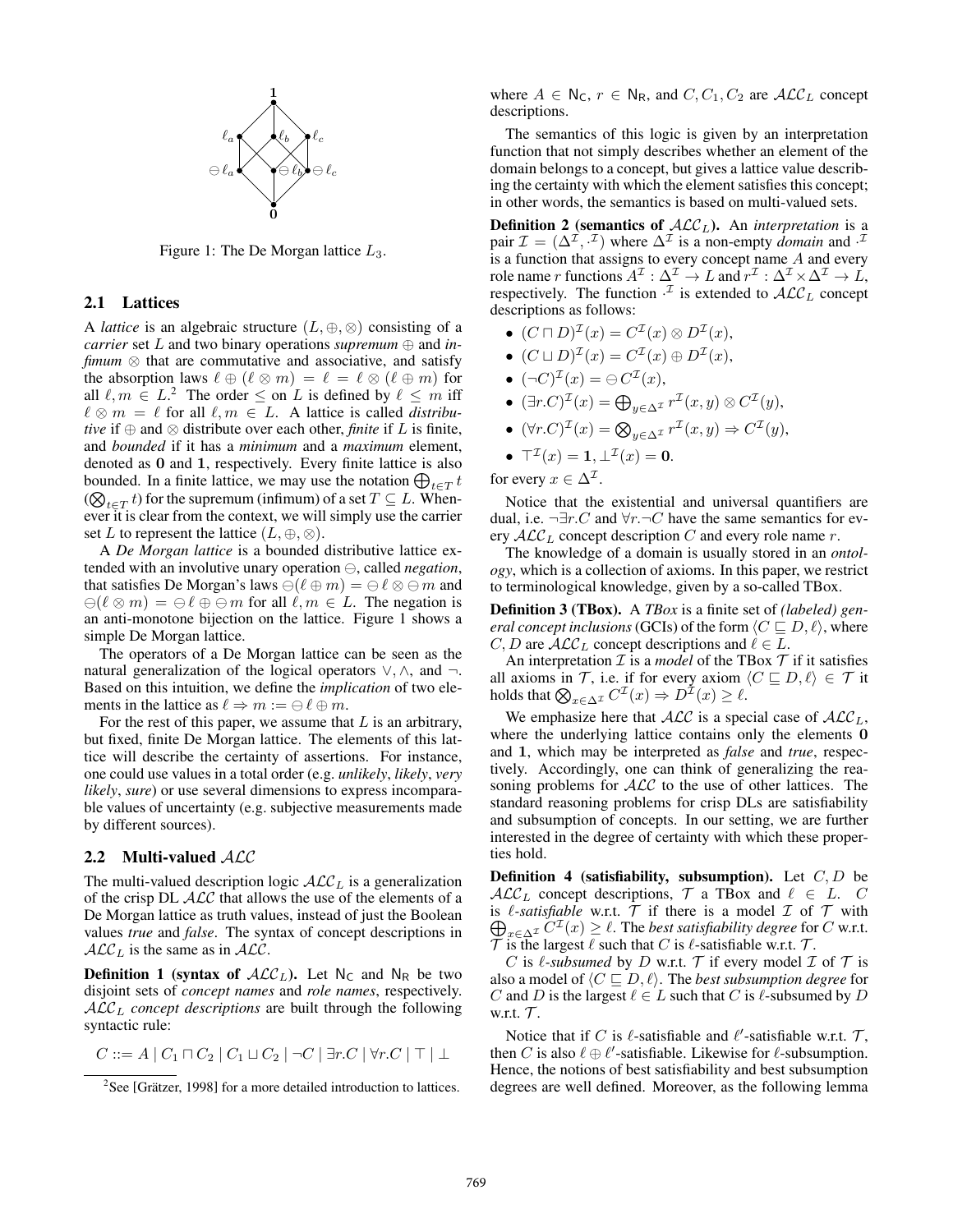shows, it is sufficient to develop an algorithm for finding the best satisfiability degree of a concept.

Lemma 5. *Let* C, D *be two concept descriptions,* T *a TBox,* and  $\ell \in L$ . The best satisfiability degree for  $C \sqcap \neg D$  is  $\ell$  iff the best subsumption degree for  $C$  and  $D$  is  $\ominus \ell$ .

The best satisfiability degree of a concept is important for medical applications, where a doctor may want to find out how likely a given pathology is. For example, the best satisfiability degree of Male  $\Box$  Hepatomegalia  $\Box$  Anemia expresses the likelihood of finding an hepatomegalic male with anemia. In some cases, however, this notion of satisfiability turns out to be too weak, since a concept  $C$  may be  $\ell$ -satisfiable even if no element of the domain may ever belong to C with a value greater or equal to  $\ell$ .

**Example 6.** We use the lattice  $L_3$  from Figure 1. The concept A is 1-satisfiable w.r.t. the TBox  $T$  having the axioms

$$
\langle A \sqsubseteq \neg B, \ell_b \rangle \,, \quad \langle A \sqsubseteq B, \mathbf{1} \rangle
$$

since  $\mathcal{I}_0 = (\{x_1, x_2\},\cdot^{L_0})$  with  $A^{L_0}(x_1) = B^{L_0}(x_2) = \ell_a$ ,  $B^{L_0}(x_1) = A^{L_0}(x_2) = \ell_c$  is a model of  $\mathcal T$  and  $\ell_a \oplus \ell_c = 1$ . However, there is no model  $\mathcal I$  of  $\mathcal T$  where  $A^{\mathcal I}(x) = 1$  for some  $x \in \Delta^{\mathcal{I}}$ . If such  $\mathcal I$  and  $x$  existed, then the first axiom would restrict  $B^{\perp}(x)$  to be  $\leq \bigoplus \ell_b$  (either  $\bigoplus \ell_b$  or 0), while the second axiom would force this value to be **1**.

For this reason, we consider a stronger notion of satisfiability that requires at least one element of the domain to satisfy the concept with the given value. A concept  $C$  is *strongly*  $\ell$ -*satisfiable* w.r.t. a TBox  $\mathcal T$  if there is a model  $\mathcal I$ of T and an  $x \in \Delta^{\mathcal{I}}$  such that  $C^{\mathcal{I}}(x) \geq \ell$ . Obviously, strong  $\ell$ -satisfiability implies  $\ell$ -satisfiability. As shown in Example 6, the converse does not hold. However, satisfiability can be reduced to strong satisfiability by means of the following lemma.

Lemma 7. *The best satisfiability degree for* C *w.r.t.* T *is the*  $supremum of all  $\ell$  such that  $C$  is strongly  $\ell$ -satisfiable.$ 

*Proof Sketch.* If C is strongly  $\ell$ - and strongly  $\ell'$ -satisfiable, there exist two models  $\mathcal{I}, \mathcal{I}'$  of  $\mathcal{T}$  and  $x \in \Delta$ ,  $x' \in \Delta'$  with  $C^{\mathcal{I}}(x) \geq \ell$  and  $C^{\mathcal{I}'}(x') \geq \ell'$ . The disjoint union of  $\mathcal I$  and  $\mathcal I'$ gives a model  $\mathcal J$  where  $\bigoplus_{y \in \Delta^{\mathcal J}} C^{\mathcal J}(y) \ge \ell \oplus \ell'.$ 

We can then find out whether  $C$  is  $\ell$ -satisfiable by comparing  $\ell$  to the best satisfiability degree of C. We will thus focus on developing an algorithm for finding all the lattice elements that witness the strong satisfiability of a given concept. As we will show, this reasoning problem is not harder than deciding satisfiability of crisp  $ALC$  concepts.

# 3 Deciding Strong Satisfiability

We now present an automata-based algorithm for deciding the strong satisfiability of a concept. To simplify the construction, we first consider reasoning over witnessed models only (see Definition 8). We later show (in Section 4) that this restriction is not necessary for the correctness of the algorithm.

**Definition 8 (witnessed model).** Let  $\eta \in \mathbb{N}$ . A model  $\mathcal{I}$  of a TBox T is called  $\eta$ -witnessed if for every  $x \in \Delta^{\mathcal{I}}$  and every concept description of the form  $\exists r.C$  there are  $\eta$  elements  $x_1, \ldots, x_n \in \overline{\Delta}^{\mathcal{I}}$  such that

$$
(\exists r.C)^{\mathcal{I}}(x) = \bigoplus_{i=1}^{\eta} r^{\mathcal{I}}(x, x_i) \otimes C^{\mathcal{I}}(x_i),
$$

and analogously for the universal restrictions  $\forall r.C$ . In particular, if  $\eta = 1$ , then the suprema and infima from the semantics of  $\exists r.C$  and  $\forall r.C$  become maxima and minima, respectively. In this case, we simply say that  $\mathcal I$  is *witnessed*.

We will present a procedure to check strong satisfiability w.r.t. witnessed models which is based on the emptiness check of finite automata working on infinite trees. But first, we give a brief introduction to this kind of automata.

As input structure we consider the infinite k-ary tree  $K^*$ for  $K := \{1, \ldots, k\}$  with  $k \in \mathbb{N}$ . The positions of the *nodes* in this tree are represented through words in  $K^*$  in the usual way: the empty word  $\varepsilon$  represents the root node, and ui represents the  $i$ -th successor of the node  $u$ .

Definition 9 (looping automaton). A *looping automaton*  $(LA)$  is a tuple  $(Q, I, \Delta)$  consisting of a finite set Q of *states*, a set  $I \subseteq Q$  of *initial states* and a *transition relation*  $\Delta \subseteq Q \times Q^k.$ 

A *run* of this automaton is a mapping  $r : K^* \to Q$  that assigns states to each node of  $K^*$  such that (i)  $r(\varepsilon) \in I$  and (ii) for every  $u \in K^*$ ,  $(r(u), r(u1), \ldots, r(uk)) \in \Delta$ .

The *emptiness problem* for LA is to decide whether a given LA has a run.

The emptiness problem for LA can be solved by the following procedure in polynomial time. The idea is to incrementally build the set of all states that cannot appear in any run; we will call these *bad states*. All states without transitions are clearly bad states, and hence the set is initialized with those states. On each iteration, we add to this set all states that only have transitions leading to bad states. This set becomes stable after at most  $|Q|$  iterations. The automaton has a run iff there is an initial state that is not bad. It is worth to point out that, as a side-effect, this procedure computes the set of *all* non-bad initial states without additional effort.

We now return to the problem of deciding strong  $\ell$ satisfiability of  $ALC<sub>L</sub>$  concept descriptions. Our automatabased approach relies on the fact that a concept is strongly  $\ell$ satisfiable iff it has a well-structured tree model, called a *Hintikka tree*. Intuitively, Hintikka trees are abstract representations of tree models, that express the membership value of all "relevant" concept descriptions. The automaton will have exactly these Hintikka trees as its runs. Strong  $\ell$ -satisfiability is thus reduced to the emptiness test of an automaton.

In the following we assume that all concept descriptions are in *negation normal form* (NNF); that is, negation appears only in front of concept names. Any  $\mathcal{ALC}_L$  concept description can be transformed to NNF using the De Morgan rules, duality of quantifiers, and elimination of double negations. We denote the NNF of C by nnf(C) and nnf( $\neg$ C) by  $\sim$  C.<br>The concent description nnf(C) always has the same seman-The concept description  $nnf(C)$  always has the same semantics as C, since we are using a De Morgan lattice and existential and universal restrictions are dual to each other.

We denote as  $\mathsf{sub}(C, \mathcal{T})$  the set of all subconcepts of C and of the concept descriptions  $\backsim D \sqcup E$  for  $\langle D \sqsubseteq E, \ell \rangle \in \mathcal{T}$ .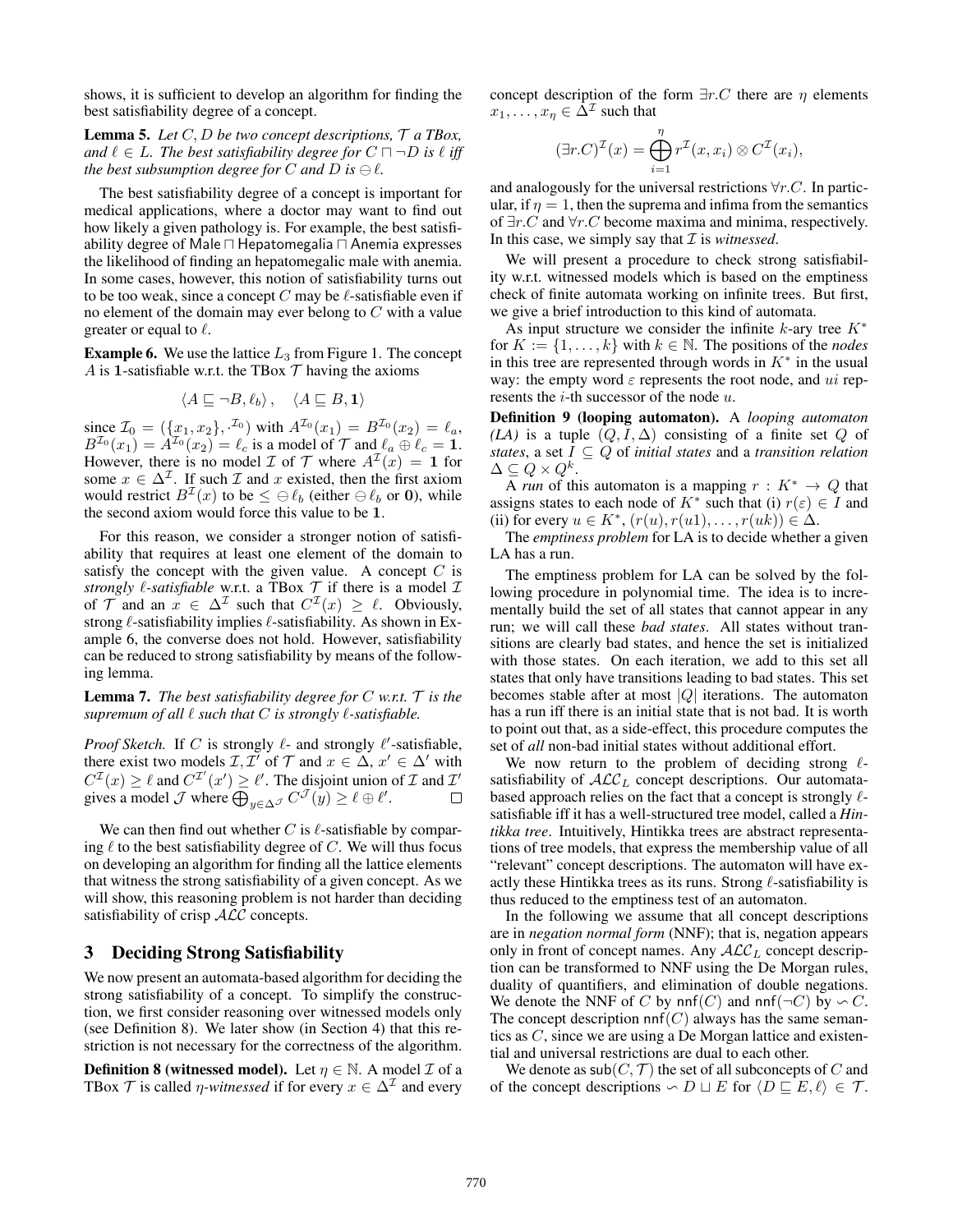The states of the automaton will be so-called Hintikka sets. Strictly speaking, these are multi-valued sets: every element has an associated membership value from the lattice L. Their domain is the set  $\mathsf{sub}(C, \mathcal{T})$ , together with an arbitrary element  $\rho$ .

**Definition 10 (Hintikka set).** A function  $H : sub(C, \mathcal{T}) \cup$  $\{\rho\} \to L$  is called a *(multi-valued) Hintikka set* for  $C, \mathcal{T}$  if it satisfies the conditions (i)  $H(D \sqcap E) = H(D) \otimes H(E)$ , (ii)  $H(D \sqcup E) = H(D) \oplus H(E)$ , and (iii) for every concept name  $A, H(\neg A) = \bigoplus H(A).$ 

The Hintikka set H is *compatible* with the GCI  $\langle D \sqsubseteq E, \ell \rangle$ if  $H(\sim D \sqcup E) \geq \ell$ .

The arity  $k$  of our automaton is determined by the number of existential and universal restrictions, i.e. concept descriptions of the form  $\exists r.D$  or  $\forall r.D$ , contained in sub $(C, \mathcal{T})$ . Intuitively, each successor acts as the witness for one of these restrictions. The additional domain element  $\rho$  is used to express the degree with which the role relation to the parent node holds. To know which successor in the tree corresponds to which restriction, we fix an arbitrary bijection  $\varphi: \{E \mid E \in sub(C, \mathcal{T}) \text{ is of the form } \exists r.D \text{ or } \forall r.D\} \to K.$ The following Hintikka conditions define the transitions of our automaton.

Definition 11 (Hintikka condition). The tuple of Hintikka sets  $(H_0, H_1, \ldots, H_k)$  for  $C, \mathcal{T}$  satisfies the *Hintikka condition* if: (i) for every existential restriction  $\exists r.D$ ,  $H_0(\exists r.D)$  =  $H_{\varphi(\exists r.D)}(\rho) \otimes H_{\varphi(\exists r.D)}(D)$  and additionally for every restriction F of the form  $\exists r.E$  or  $\forall r.E$ , it holds  $H_0(\exists r.D) \geq$  $H_{\varphi(F)}(\rho) \otimes H_{\varphi(F)}(D)$ ; and (ii) for every universal restriction  $\forall r.D$ ,  $H_0(\forall r.D) = H_{\varphi(\forall r.D)}(\rho) \Rightarrow H_{\varphi(\forall r.D)}(D)$  and additionally for every restriction F of the form  $\exists r.E$  or  $\forall r.E$ , it holds  $H_0(\forall r.D) \leq H_{\varphi(F)}(\rho) \Rightarrow H_{\varphi(F)}(D).$ 

A *Hintikka tree* for  $C, \mathcal{T}$  is an infinite k-ary tree **T** labeled with Hintikka sets that are compatible with every GCI in  $\mathcal T$  where, for every node  $u \in K^*$ , the tuple  $(T(u), T(u1), \ldots, T(uk))$  satisfies the Hintikka condition. The compatibility condition ensures that all axioms are satisfied at any node of the Hintikka tree, while the Hintikka condition makes sure that the tree is in fact a witnessed model.

Recall that for now we are only considering reasoning *w.r.t. witnessed models*, namely, decide whether there is a witnessed model *I* such that  $C^{\perp}(x) \geq \ell$  for some  $x \in \Delta^{\perp}$ . The proof of the following theorem uses arguments similar to those in [Baader *et al.*, 2008].

**Theorem 12.** Let  $C$  be a concept description and  $T$  a TBox. Then  $C$  is strongly  $\ell$ -satisfiable w.r.t.  $\mathcal T$  (in a witnessed model) *iff there is a Hintikka tree*  $\mathbf{T}$  *for*  $C, \mathcal{T}$  *such that*  $\mathbf{T}(\varepsilon)(C) \geq \ell.$ 

*Proof Sketch.* A Hintikka tree can be seen as a witnessed model with domain  $K^*$  and interpretation function given by the Hintikka sets. Thus, any Hintikka tree **T** for  $C, \mathcal{T}$  with  $\mathbf{T}(\varepsilon)(C) \geq \ell$  entails strong  $\ell$ -satisfiability of C w.r.t. T.

On the other hand, every witnessed model  $\mathcal I$  with a domain element  $x \in \Delta^{\mathcal{I}}$  for which  $C^{\mathcal{I}}(x) \geq \ell$  holds can be *unraveled* into a Hintikka tree **T** for  $C, \mathcal{T}$  as follows. We start by labeling the root node by the Hintikka set that records the membership values of x for each concept from  $\mathsf{sub}(C, \mathcal{T})$ . We then create successors of the root by considering every element of sub $(C, \mathcal{T})$  of the form  $\exists r.D$  or  $\forall r.D$  and finding the witness  $y \in \Delta^{\mathcal{I}}$  for this restriction. We create a new node for  $y$  which is an  $r$ -successor of the root node with degree  $r^{\mathcal{I}}(x, y)$ . By continuing this process, we construct a Hintikka tree **T** for  $C, \mathcal{T}$  for which  $\mathbf{T}(\varepsilon)(C) \ge \ell$  holds.  $\Box$ 

Thus, in order to decide strong  $\ell$ -satisfiability w.r.t. witnessed models, we only need to decide emptiness of the following automaton.

**Definition 13 (Hintikka automaton).** Let C be an  $ALC<sub>L</sub>$ concept description,  $\mathcal{T}$  a TBox, and  $\ell \in L$ . The *Hintikka automaton* for  $C, \mathcal{T}, \ell$  is the LA  $\mathcal{A}_{C, \mathcal{T}, \ell} = (Q, I, \Delta)$  where  $Q$ is the set of all compatible Hintikka sets for  $C, \mathcal{T}, I$  contains all Hintikka sets H with  $H(C) \geq \ell$ , and  $\Delta$  is the set of all  $(k + 1)$ -tuples of compatible Hintikka sets that satisfy the Hintikka condition.

The runs of  $\mathcal{A}_{C,\mathcal{T},\ell}$  are exactly the Hintikka trees **T** having  $\mathbf{T}(\varepsilon)(C) \geq \ell$ . Thus, C is strongly  $\ell$ -satisfiable w.r.t.  $\mathcal T$  iff  $\mathcal A_{C,\mathcal T,\ell}$  is non-empty. Since the automaton  $\mathcal A_{C,\mathcal T,\ell}$  is exponential in  $C, \mathcal{T}$ , and the emptiness test for looping automata is polynomial in the size of the automaton, overall we obtain an exponential time decision procedure for strong  $\ell$ satisfiability. This bound is optimal, because concept satisfiability is already  $\text{EXPTIME-hard}$  for crisp  $\text{ALC}$  with general concept inclusions [Baader *et al.*, 2003].

Theorem 14. The problem of deciding strong  $\ell$ -satisfiability *(w.r.t. witnessed models) of an*  $\mathcal{ALC}_L$  *concept description* C *w.r.t. a TBox* T *is* EXPTIME*-complete.*

Furthermore, the emptiness test described before can be used to compute the set of *all* Hintikka sets that may appear at the root of a Hintikka tree. From this we can extract the set of all values  $\ell$  such that  $\mathbf{T}(\epsilon)(C) \geq \ell$  for some Hintikka tree **T**. From Lemma 7 it then follows that the best satisfiability degree for  $C$  w.r.t.  $T$  can also be computed in exponential time. By Lemma 5, all of the reasoning problems defined in this paper are EXPTIME-complete.

We emphasize here that this complexity analysis does not consider the underlying lattice  $L$  as part of the input. This is a reasonable assumption as, for any given application, the lattice will never be modified, and hence all the lattice-based operations can be hardcoded to be performed in constant time. However, if the size of the lattice is measured as the number of its elements, then the algorithm is also exponential in this value, since all the lattice operations can be performed in polynomial time in this size.

## 4 Dealing With More Witnesses

The use of the Hintikka automata from Definition 13 for deciding strong  $\ell$ -satisfiability is only correct if  $\mathcal{ALC}_L$  has the *witnessed model property*, i.e. every strongly  $\ell$ -satisfiable concept is also strongly  $\ell$ -satisfiable w.r.t. witnessed models. However, this property does not hold in general.

**Example 15.** Consider the lattice  $L_3$  and the TBox  $\mathcal T$  from Example 6. If we extend the interpretation  $\mathcal{I}_0$  from the same example such that  $r^{I_0}(x_1, x_1) = r^{I_0}(x_1, x_2) = 1$ , then we see that ∃r.A is strongly **1**-satisfiable. However, in any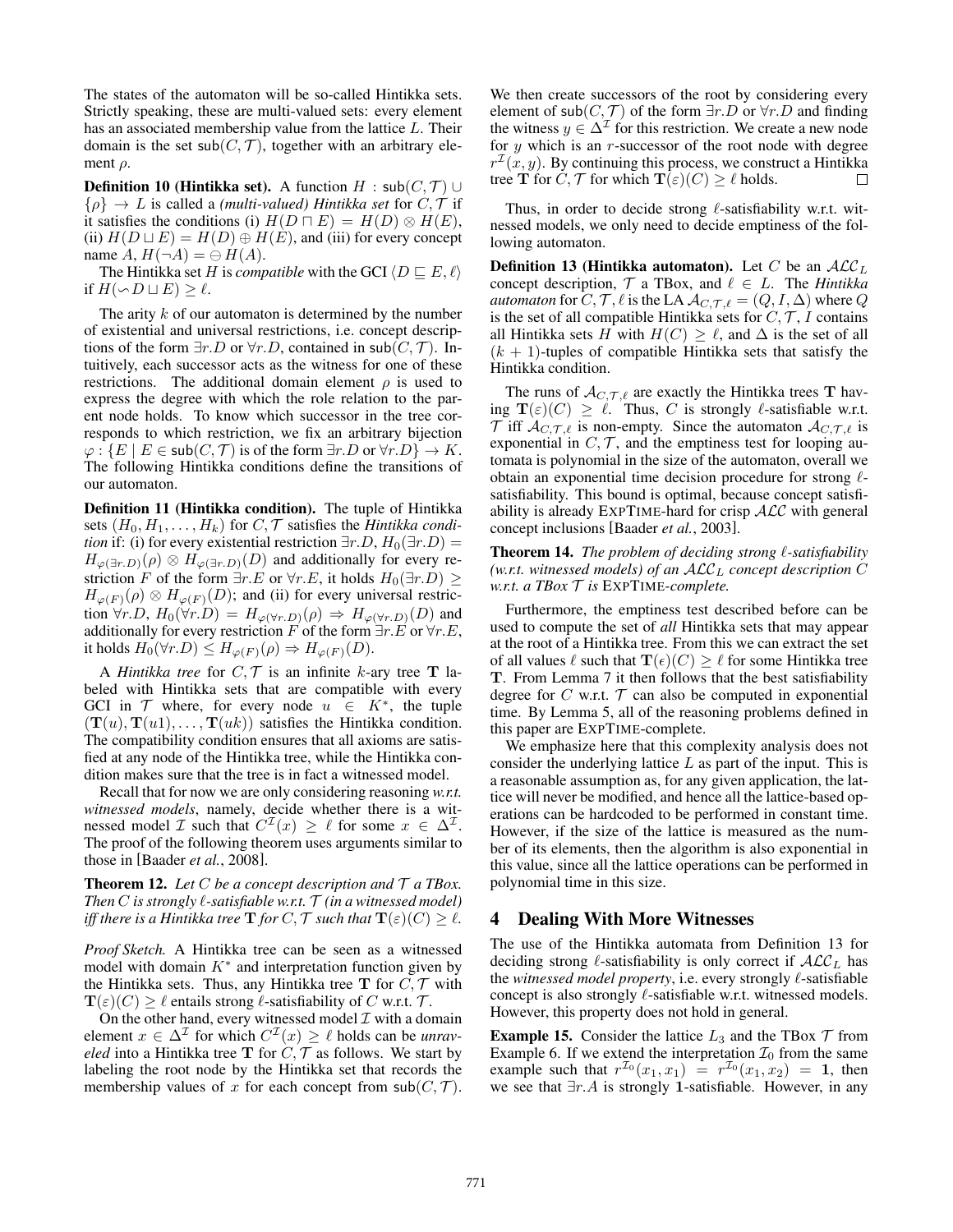witnessed model  $I$ , the strong 1-satisfiability of this concept would imply the existence of an individual  $x$  such that  $A^{2}(x) = 1$ , which was shown to be impossible in Example 6.

Nonetheless, there is always a constant  $\eta \in \mathbb{N}$ , depending only on the underlying lattice L, such that  $\mathcal{ALC}_L$  has the  $\eta$ witnessed model property; i.e. strong  $\ell$ -satisfiability is equivalent to strong  $\ell$ -satisfiability w.r.t.  $\eta$ -witnessed models. The number η depends on the *compactness degree* of L.

**Definition 16 (compactness).** Let  $\eta \in \mathbb{N}$ . A lattice L is called *η*-*compact* if for every  $A \subseteq L$  there is a subset  $B \subseteq A$ with at most  $\eta$  elements such that  $\bigoplus B = \bigoplus A$ . The *compactness degree* of L is the smallest  $\eta$  for which L is  $\eta$ compact.

The following lemma states that the compactness degree yields a bound on the number of successors that witness any existential and universal restriction. It is an easy consequence of Definitions 8 and 16.

**Lemma 17.** *Let L be a finite De Morgan lattice and*  $\eta \in$ N*. If* L *is* η*-compact, then* ALC<sup>L</sup> *has the* η*-witnessed model property.*

Moreover, the compactness degree of a given lattice  $L$  is bounded by the *width* of L, i.e. the cardinality of the longest antichain of L.

**Lemma 18.** *If L* has width  $n \in \mathbb{N}$ , then *L* is *n*-compact.

*Proof.* If a set  $A \subseteq L$  contains two comparable elements, then we can always remove one of them without affecting the supremum of A. П

This implies that  $ALC<sub>L</sub>$  always has the *η*-witnessed model property for some  $\eta \in \mathbb{N}$ , since we assumed L to be finite. From Lemma 18 we deduce that every total order is 1-compact. Consequently, if  $L$  is a finite total order with De Morgan negation, then  $\mathcal{ALC}_L$  has the witnessed model property. This is the case, e.g. for fuzzy  $ALC$  based on the Zadeh fuzzy operations [Straccia, 2001].

The constructions of the previous section can easily be adapted for  $\eta$ -witnessed models. We can introduce the notion of η*-witnessed Hintikka trees* and construct looping automata  $A_{n,C,T,\ell}$  such that the following are equivalent: (i) C is strongly  $\ell$ -satisfiable w.r.t.  $\mathcal T$  (in an  $\eta$ -witnessed model), (ii) there is an  $\eta$ -witnessed Hintikka tree **T** for C,  $\mathcal{T}$  such that  $\mathbf{T}(\varepsilon)(C) \geq \ell$ , and (iii) the LA  $\mathcal{A}_{\eta,C,\mathcal{T},\ell}$  is non-empty. The main difference lies in the arity  $k$  of the Hintikka trees. Thus, a similar algorithm can be applied even if the logic does not have the witnessed model property.

Theorem 19. The problem of deciding strong  $\ell$ -satisfiability *of an*  $ALC_L$  *concept description* C *w.r.t. a TBox*  $\mathcal{T}$  *is* EXPTIME*-complete.*

As before, the complexity of this problem does not change if we do not view the lattice  $L$  as fixed, but measure its size as the number of its elements.

## 5 Related Work

Several different formalisms have so far been suggested for dealing with uncertainty or vagueness in DL ontologies.

In [Straccia, 2006], a similar approach to the one presented here was taken. The description logic  $\mathcal{ALC}$  is augmented by multi-valued interpretations over a De Morgan lattice. The difference to our approach lies in the treatment of axioms. In [Straccia, 2006], the TBox axiom  $C \subseteq D$  is satisfied by an interpretation  $\mathcal I$  if  $C^{\mathcal I}(x) \leq D^{\mathcal I}(x)$  holds for all  $x \in \Delta^{\mathcal I}$ . Additionally, only acyclic TBoxes are allowed, and thus, all defined concepts can be expanded beforehand. This eliminates the need to deal with the TBox in the algorithm that checks satisfiability. Consequently, the presented tableaux algorithm only checks ABox consistency in  $ALC<sub>L</sub>$  w.r.t. an empty TBox. Our approach using automata allows us to deal with arbitrary TBox axioms expressing, e.g. hereditary diseases; on the other hand, we do not consider ABox axioms. [Jiang *et al.*, 2010] extend the work of [Straccia, 2006] to the more expressive DL  $\mathcal{SHIN}$ . However, they limit the expressivity of the terminological axioms in the same way.

Fuzzy DLs are another way to deal with uncertainty in ontologies [Yen, 1991; Lukasiewicz and Straccia, 2008]. These formalisms apply the ideas of fuzzy sets [Zadeh, 1965] to description logics. Concepts are interpreted as mappings from the domain into the unit interval  $[0, 1]$ . Depending on the underlying logical operators, the logics differ in the interpretation of the concept constructors. However, the total order  $[0, 1]$  does not allow for incomparable degrees of uncertainty as our approach does.

Our definition of  $ALC<sub>L</sub>$  includes the fuzzy DL with Zadeh semantics and Kleene-Dienes-implication [Straccia, 2001; Stoilos *et al.*, 2007]. In this case, the semantics is as that of  $\mathcal{ALC}_L$  for the De Morgan lattice  $L = ([0, 1], \max, \min)$ with negation  $x \mapsto 1 - x$ . Although this lattice is not finite, once the TBox is fixed we can restrict ourselves w.l.o.g. to a finite subset of  $[0, 1]$ , as max and min create no new values. The tableau algorithm that was developed for reasoning in fuzzy ALC with Zadeh semantics and general TBoxes generalizes the well-known algorithm for crisp  $ALC$  and may thus require non-deterministic exponential time in the worst case. Our algorithm improves on this by giving an EXPTIME upper bound, thus proving EXPTIME-completeness of the problem for the first time. Since our approach satisfies desirable properties such as idempotency of conjunction and duality of quantifiers, it is unable to treat more complex t-norm based semantics [Bobillo and Straccia, 2009a].

A different way to enrich DLs with uncertainty is to follow the approach of rough set theory [Pawlak, 1982]. The basic idea of rough DLs [Schlobach *et al.*, 2007; Keet, 2010] is that some concepts cannot be described precisely, but only by some *lower* and *upper approximation*. The semantics of this logic requires, in addition to the interpretation of the different concepts, an equivalence relation, called *indiscernibility*, on the elements of the domain, which is used to formalize these approximations. This formalism assumes that one can specify a global indiscernibility relation on the domain, whereas the idea behind multi-valued DLs is that one is able to locally specify a membership degree for each individual. The authors show that the rough set semantics can be translated to classical DL. This is predicated on the existence of transitivity, symmetry and reflexivity axioms for roles, which do not exist in  $ALC$ . In any DL that includes these axioms, one can easily